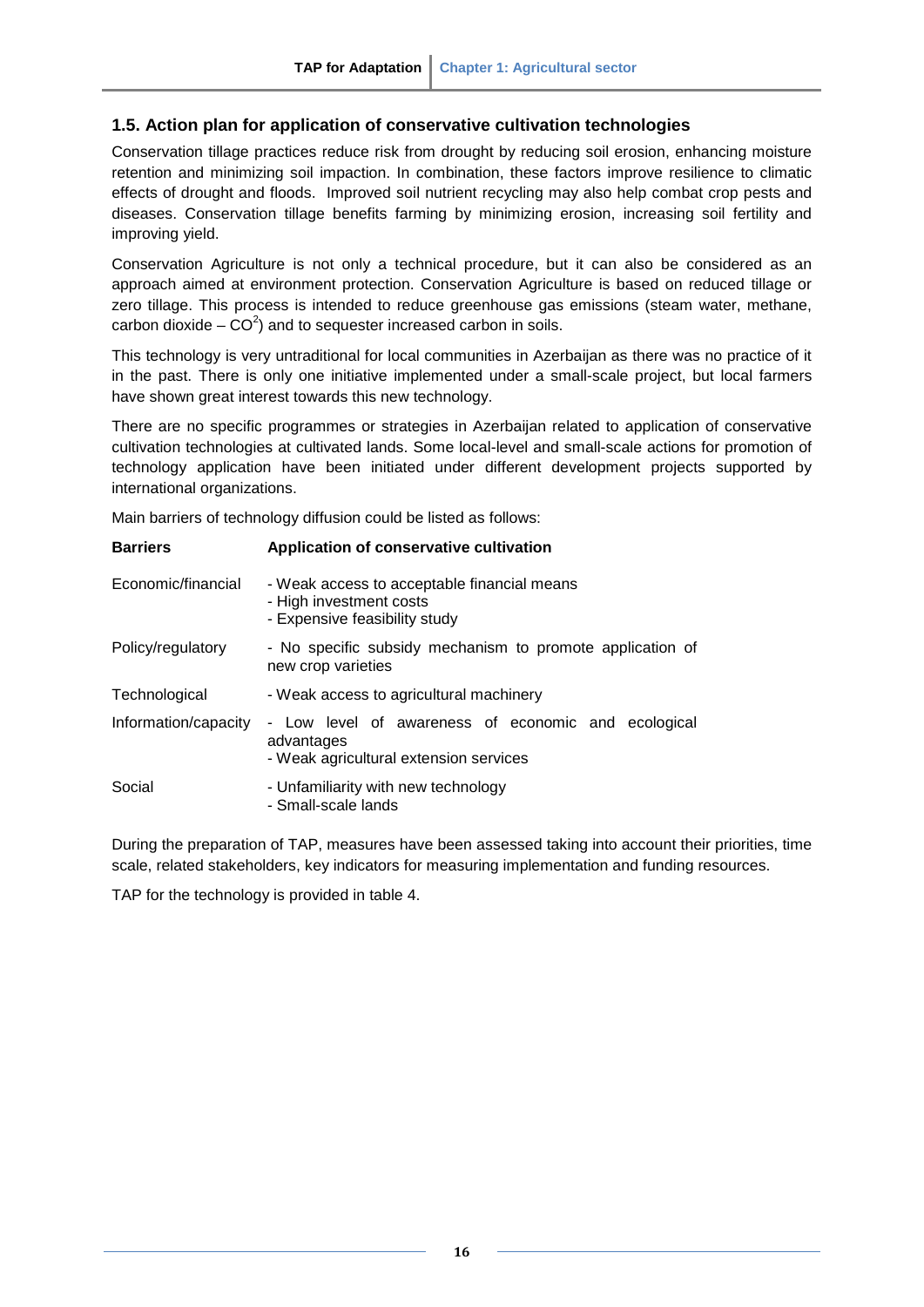**Table 4: TAP for application of conservative cultivation technologies**

| #                       | <b>Measures</b>                                                                                                                                   | <b>Priority</b> | Why it is<br>important                                            | <b>Time scale</b>        | <b>Related</b><br>stakeholders,<br><b>implementers</b> | <b>Key</b><br><b>indicators</b>                                                          | <b>Risks</b>                                                                          | <b>Funding</b><br><b>sources</b> | <b>Costs</b> |  |
|-------------------------|---------------------------------------------------------------------------------------------------------------------------------------------------|-----------------|-------------------------------------------------------------------|--------------------------|--------------------------------------------------------|------------------------------------------------------------------------------------------|---------------------------------------------------------------------------------------|----------------------------------|--------------|--|
| Economic/financial      |                                                                                                                                                   |                 |                                                                   |                          |                                                        |                                                                                          |                                                                                       |                                  |              |  |
| 1                       | Develop mechanism for provision<br>of long-term and low-interest<br>loans, as well as grants through<br>state, private and international<br>funds | High            | - Create<br>access to<br>financial<br>sources                     | 0-5 years                | MED, MoA, MoF                                          | - Easy<br>access to<br>funds created<br>for farmers                                      | - Low interest<br>of financial<br>institutions<br>- Insufficient<br>State funds       | State,<br>Internatio<br>nal      | \$200,000    |  |
| $\overline{\mathbf{c}}$ | Develop specific subsidy<br>mechanism to improve access to<br>agricultural machinery                                                              | Medium          | - Promote<br>wide<br>application<br>οf<br>technology              | $\overline{5}$ -10 years | MoA, MoF, MED                                          | - new set of<br>package to<br>support local<br>farmers<br>during<br>technology           | - State<br>procedures<br>may be slow<br>to endorse<br>proposed<br>recommendati<br>ons | State,<br>Internatio<br>nal      | \$700,000    |  |
|                         | Information/capacity building                                                                                                                     |                 |                                                                   |                          |                                                        |                                                                                          |                                                                                       |                                  |              |  |
| 3                       | Organize specific capacity<br>building programmes (trainings,<br>seminars, workshops) for local<br>farmers                                        | High            | - Increase<br>capacities                                          | 0-10 years               | MoA, NGOs                                              | - Increased<br>capacity                                                                  | - No major<br>risk                                                                    | State,<br>Internatio<br>nal      | \$600,000    |  |
| 4                       | Develop and conduct information<br>campaigns on the advantages of<br>applied technology                                                           | High            | - Raise<br>awareness<br>level                                     | 0-5 years                | MoA, NGOs                                              | - Awareness<br>level on<br>advantages of<br>new<br>technology<br>increase by<br>50%      | - No major<br>risk                                                                    | State,<br>Internatio<br>nal      | \$500,000    |  |
| 5                       | Develop mechanism to support<br>agricultural extension services                                                                                   | High            | - Increase<br>quality of<br>agricultural<br>extension<br>services | 0-10 years               | MoA, MED,<br>MoF, NGOs                                 | - Capacity<br>and quality of<br>current<br>extension<br>service<br>providers<br>improved | - Weak<br>collaboration<br>with existing<br>extension<br>service<br>providers         | State,<br>Internatio<br>nal      | \$800,000    |  |
| 6                       | Technical support to R & D                                                                                                                        | High            | - Improve                                                         | 5-10 years               | MED, MoA                                               | - Improved                                                                               | - No major                                                                            | State,                           | \$500,000    |  |

**17**